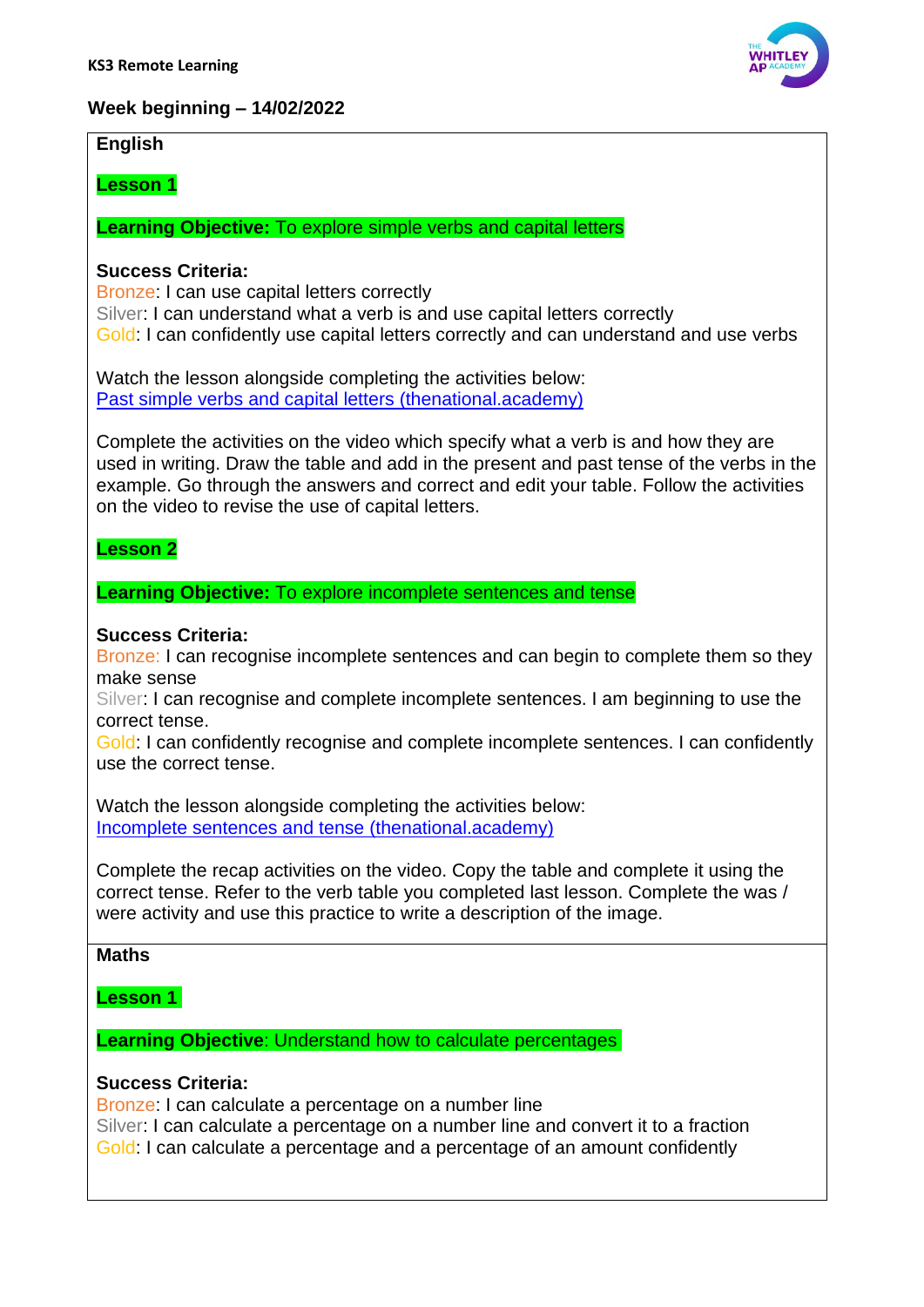

We have recently moved on to calculating percentages this half term. Please continue with that learning by completing the following four lessons titled:

Percentages on a number line Converting to decimals Converting from fractions to percentages Calculating a percentage of an amount

In total the four lessons will take you around forty-five minutes to complete with built in tasks to assess your knowledge.

Please find the lesson below:

<https://classroom.thenational.academy/units/percentages-d6a2>

# **Lesson 2**

**Learning Objective:** Understand how to calculate percentages using multipliers

## **Success Criteria:**

Bronze: I can calculate percentages using decimal multipliers Silver: I can increase a percentage by a given multiplier Gold: I can calculate percentages using a multiplier and confidently decrease a percentage

This lesson is a continuation from lesson one, however, it advances the topic slightly. Please consider that  $1.0 = 100\%$ ,  $0.5 = 50\%$ ,  $0.25 = 25\%$  and  $0.3 = 30\%$ . The four lessons are titled:

Percentages of an amount (part two) Decimal multipliers Increasing a percentage Decrease by a percentage

Again, as above, the videos will take around forty-five minutes to go through including the tasks that are set out within them.

Please find the link below:

<https://classroom.thenational.academy/units/percentages-d6a2>

## **Science**

**Lesson 1 -** Work Done (Part Two)

**Learning Objective:** To be able to calculate power

# **Success Criteria:**

Bronze: To define 'power' Silver: To be able to calculate power Gold: To be able to convert units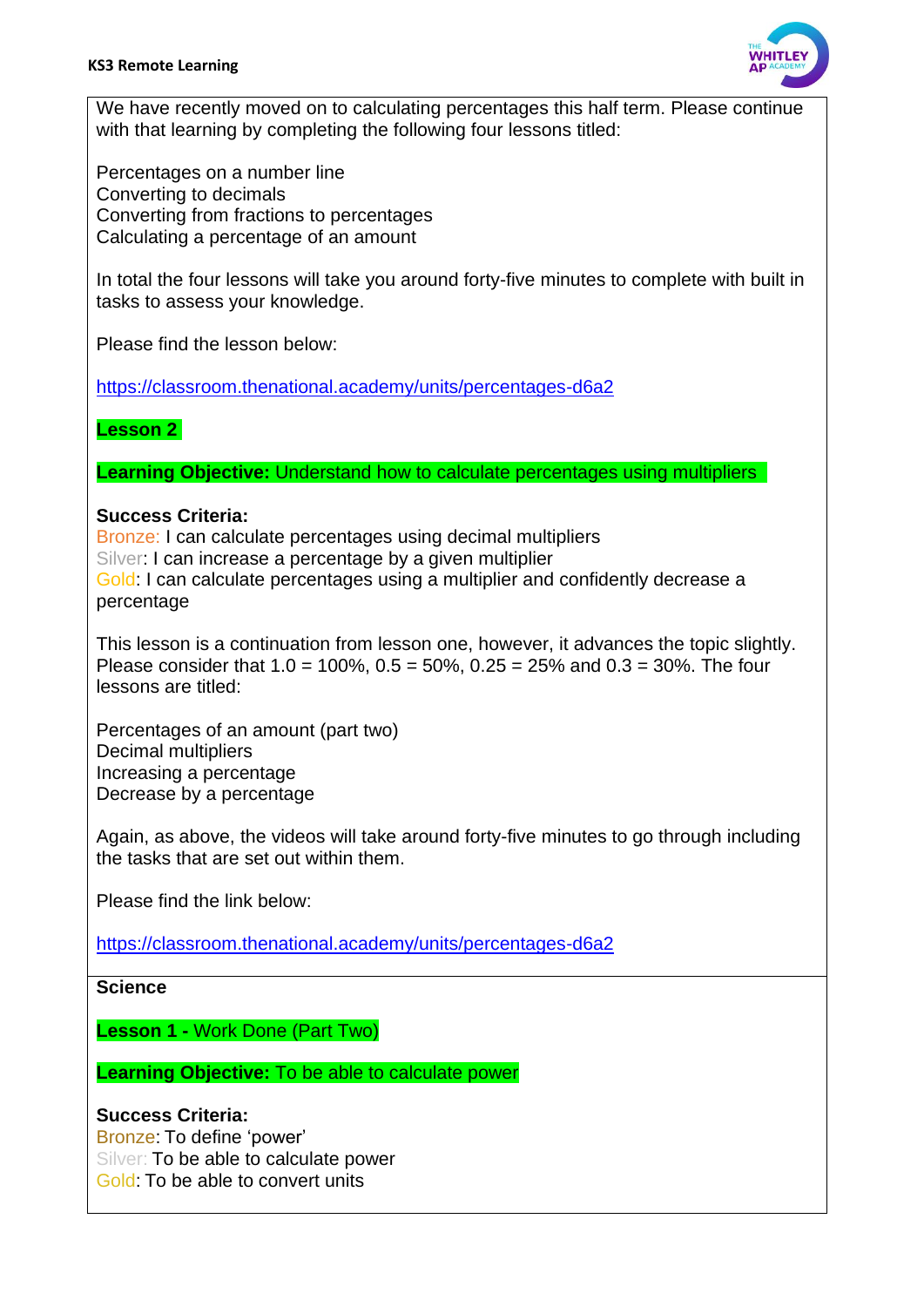

In this lesson, we define power, introduce the equation for power, and combine it with the work done equation in multi-step calculations. We also practice giving answers to 3 significant figures.

Answer the questions when prompted by the video and complete all worksheets.

Please find the link below:

<https://classroom.thenational.academy/lessons/work-done-part-2-60u64e>

#### **Lesson 2**

Simple machines

**Learning Objective**: To describe how objects change due to the direction or size of the force

## **Success Criteria:**

Bronze: To define a simple machine Silver: To give examples of simple machines Gold: To analyse simple trends in data

In this lesson, we introduce simple machines as objects that change the direction or size of a force. We also practice analysing simple trends in data. Answer the questions when prompted by the video and complete all worksheets.

<https://classroom.thenational.academy/lessons/simple-machines-cnk6at>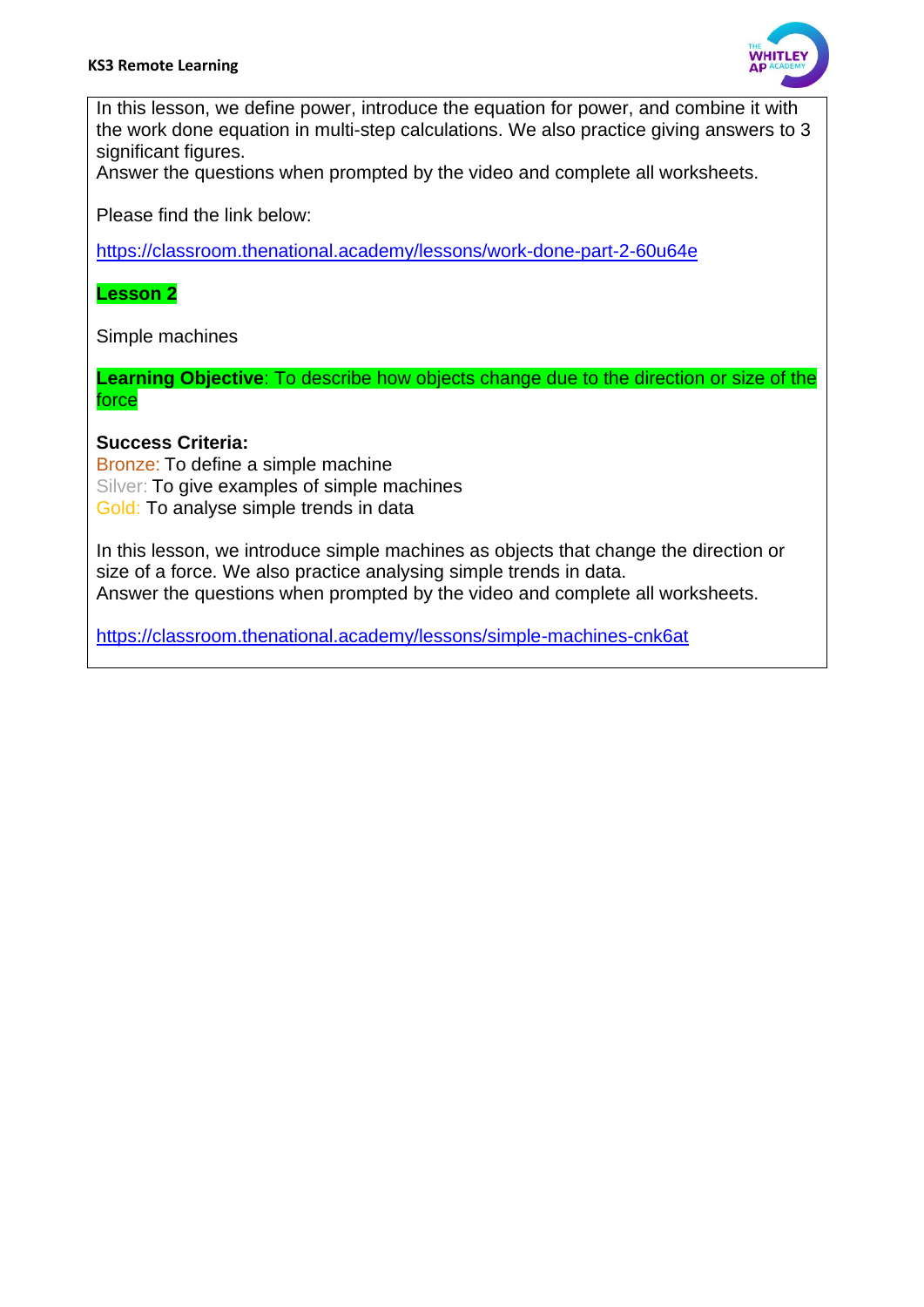# **PE**

# **Lesson 1**

# **Learning Objective:** To be able to create a rule and regulations sheet for Hockey

# **Success Criteria:**

Bronze: Create a basic rule and regulations sheet with rules for attack and defence Silver: Create a rule and regulations sheet detailing what is allowed and not allowed in attacking play

Gold: Create a rule and regulations sheet detailing what is allowed and not allowed in attacking and defensive play

# **Useful links:**

Rules and Regulations of Hockey: <https://www.youtube.com/watch?v=3oIWk5qhlC0>

Field Hockey Fouls explained: <https://www.youtube.com/watch?v=tk9eHqF6zZ0>

Olympic Hockey Game: <https://www.youtube.com/watch?v=02uh5ZBXokg>

## **Task:**

Using the above links and resources, the objective is to create a rules and regulations information poster for Hockey to be used in school.

For bronze the rules and regulations poster should include basic rules and regulations such as:

- Number of players on a team
- How to score
- How much a score is worth
- How to play
- How long a game lasts

For silver the rules and regulations poster should include what is allowed in attacking play. For example:

Players must not play the ball dangerously or in a way which leads to dangerous play

For gold the rules and regulations poster should include what is allowed in attacking play and what is allowed in defensive play. For example:

Attack:

- Players must not play the ball dangerously or in a way which leads to dangerous play

Defence:

Players must not touch, handle or interfere with other players or their sticks or clothing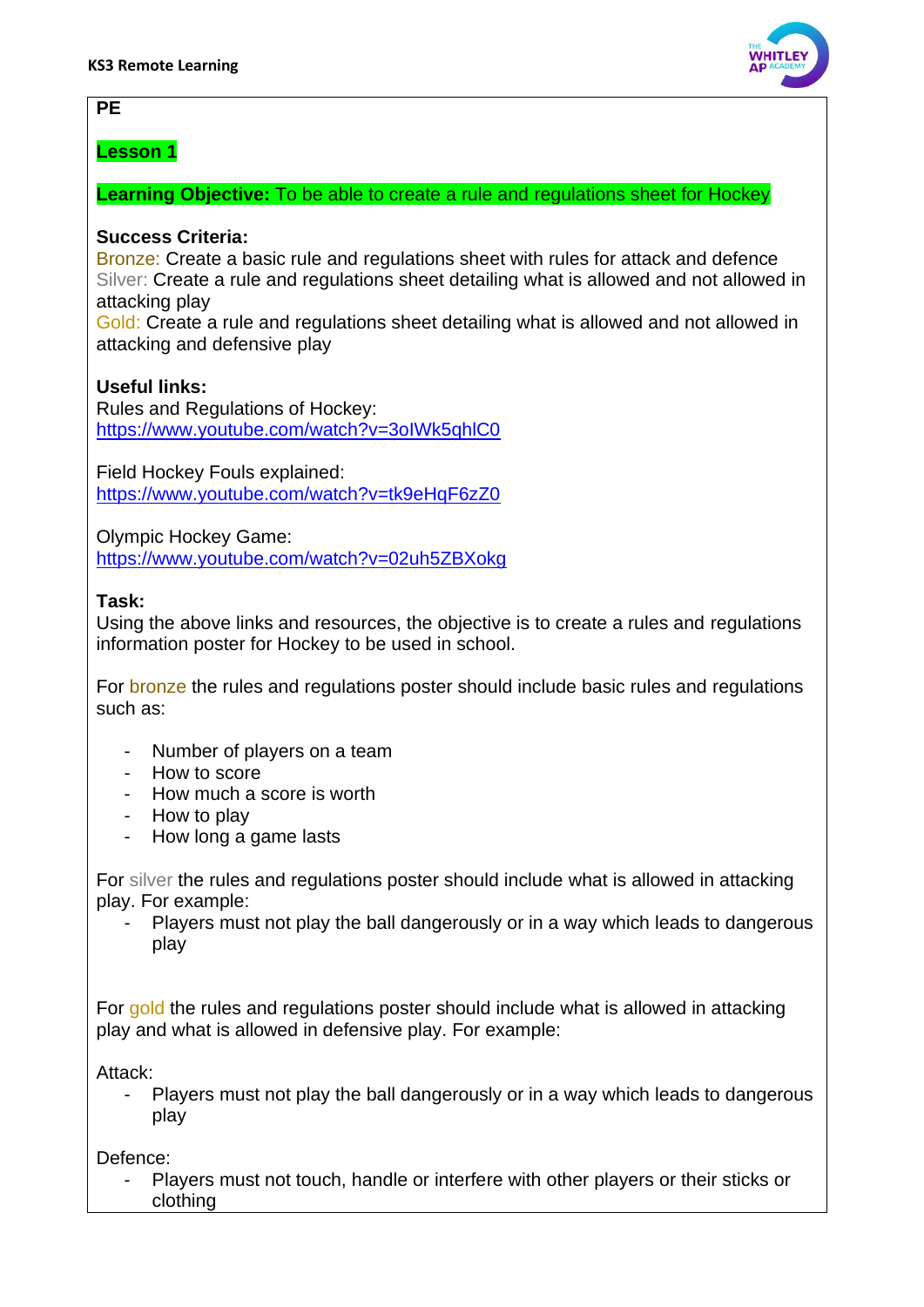

## **Lesson 2**

#### **Learning Objective:** To be able to create a skill sheet for Hockey

#### **Success Criteria:**

Bronze: Create a basic skill sheet for one skill used in Hockey Silver: Create a skill sheet for two skills used in Hockey Gold: Create a skill sheet for three skills used in Hockey

## **Useful links:**

Hockey essential skills and techniques: <https://www.bbc.co.uk/bitesize/guides/zqccdmn/revision/1>

Hockey Basic Skills: [http://news.bbc.co.uk/sport1/hi/other\\_sports/hockey/4186758.stm](http://news.bbc.co.uk/sport1/hi/other_sports/hockey/4186758.stm)

Olympic Hockey Game: <https://www.youtube.com/watch?v=02uh5ZBXokg>

#### **Task:**

Using the above links and resources, the objective is to create a skill sheet to be used in school detailing how to perform specific skills used in Hockey.

For bronze the skill sheet should focus on one skill used in Hockey giving basic information of the skill. For example:

- What is the skill
- When this skill will be used
- Coaching points to perform the skill

For silver the skill sheet should focus on two skills used in Hockey giving basic information of the skill. For example:

- What are the skills
- When these skills will be used
- Coaching points to perform these skills

For gold the skill sheet should focus on three skills used in Hockey giving basic information of the skill. For example:

- What are the skills
- When these skills will be used
- Coaching points to perform these skills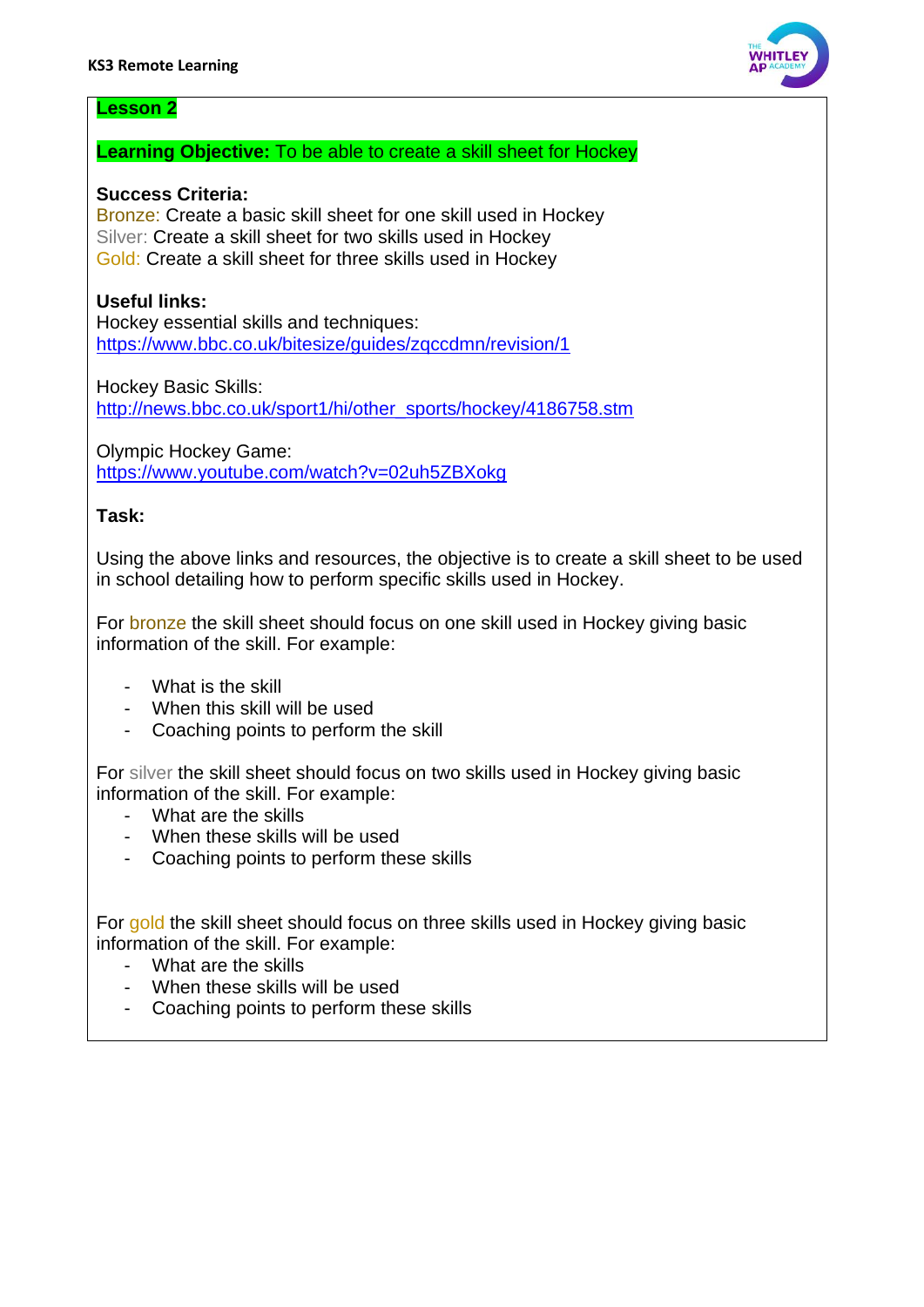

## **RE**

#### Learning Objective: To understand what a Bat and Bar Mitzvah are

## **Success Criteria:**

Bronze: I understand the meaning of key words

Silver: I understand the meaning of key words and why Bat and Bar Mitzvahs are celebrated

Gold: I understand the meaning of key words, why Bat and Bar Mitzvahs are celebrated and how Jewish people prepare for these celebrations

Watch the activity completing all the activities below:

[Bar and Bat Mitzvah \(thenational.academy\)](https://classroom.thenational.academy/lessons/bar-and-bat-mitzvah-6xk6at?activity=video&step=2&view=1)

Answer the questions about becoming an adult.

Record key points about when and why the Bat and Bar Mitzvahs happen in order to complete the quiz.

Complete the tasks set in full sentences. These include the questions about describing what happens at the Bat and Bar Mitzvah, including the differences between orthodox and liberal celebrations, what it means to be a Bat or Bar Mitzvah and what it means to be seen as an adult.

# **PSHCE**

Learning Objective: To understand how relationships affect happiness and wellbeing

#### **Success Criteria:**

Bronze: I understand what a committed relationship is

Silver: I understand what a committed relationship is and explore different types of families

Gold: I understand what a committed relationship is, can explore different types of families and explain the links between relationships and happiness

Watch the activity completing all the activities below:

[https://classroom.thenational.academy/lessons/committed-stable-relationships](https://classroom.thenational.academy/lessons/committed-stable-relationships-cmt6ac?activity=video&step=2&view=1)[cmt6ac?activity=video&step=2&view=1](https://classroom.thenational.academy/lessons/committed-stable-relationships-cmt6ac?activity=video&step=2&view=1) 

Copy the definitions described in the video and ensure you are familiar with the terms. Using your knowledge, complete the quizzed and record your answers on paper. Create the mind map to explain how relationships contribute to human happiness

#### **Computing**

**Lesson 1**

**Learning Objective:** To understand what a computer system is

## **Success criteria:**

Bronze: I can explain what computer is

Silver: I can identify different computer systems.

Gold: I can explain the similarities and differences of computer systems.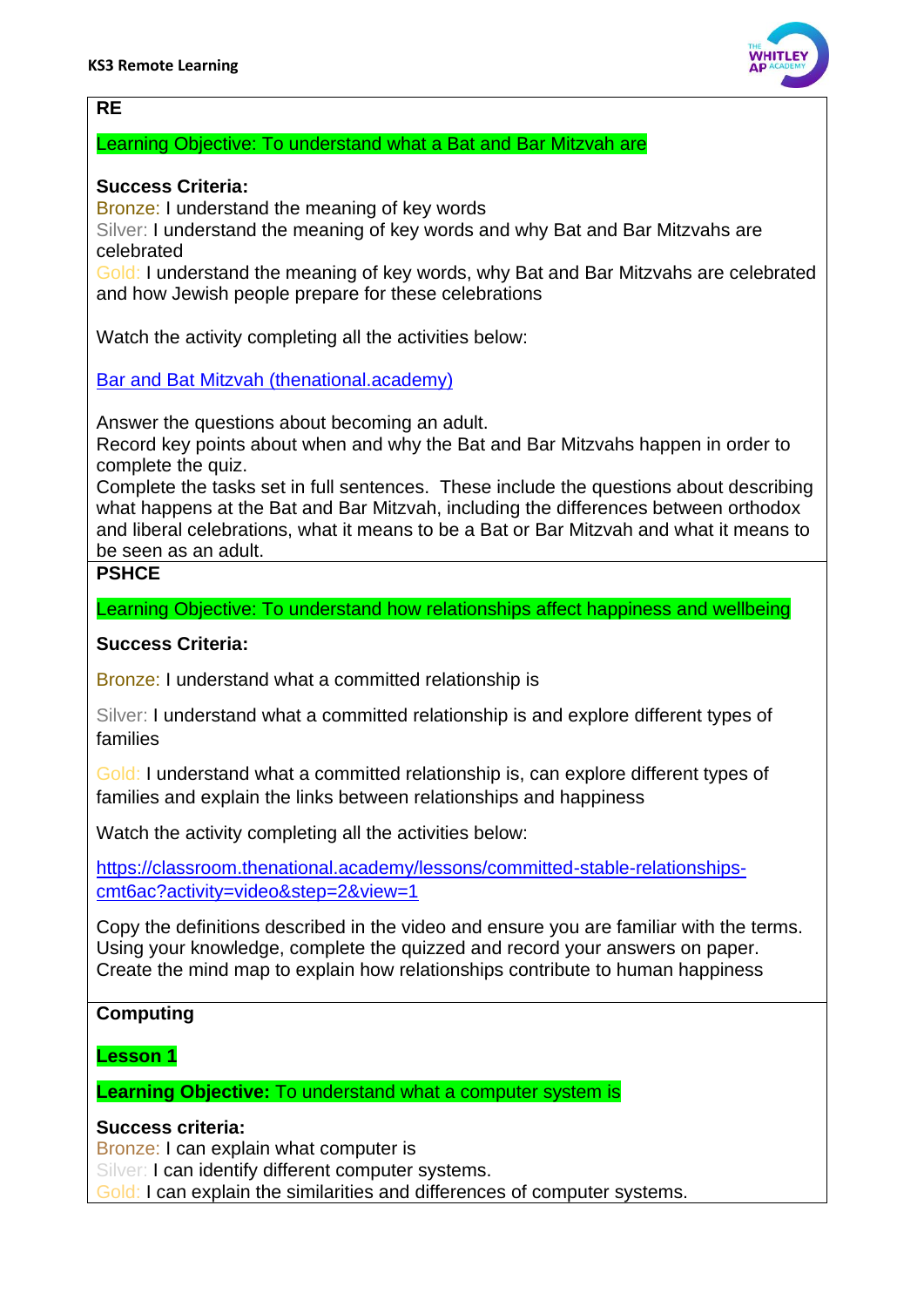

Please find the link below[:](https://classroom.thenational.academy/lessons/get-in-gear-6wuket?activity=video&step=1)

[https://classroom.thenational.academy/lessons/get-in-gear-](https://classroom.thenational.academy/lessons/get-in-gear-6wuket?activity=video&step=1)[6wuket?activity=video&step=1](https://classroom.thenational.academy/lessons/get-in-gear-6wuket?activity=video&step=1)

In this lesson, we will focus on what sets computing systems apart from other purposebuilt machinery: it is their ability to execute programs that allows them to modify their operation and perform different tasks, and thus become our most versatile 'tool for thought'.

Use the information from the video to complete the worksheet from the lesson. [https://classroom.thenational.academy/lessons/get-in-gear-](https://classroom.thenational.academy/lessons/get-in-gear-6wuket?step=2&activity=worksheet)[6wuket?step=2&activity=worksheet](https://classroom.thenational.academy/lessons/get-in-gear-6wuket?step=2&activity=worksheet)

# **Lesson 2**

**Learning Objective:** To identify computer components

#### **Success criteria:**

Bronze: I can identify at least one computer component. Silver: I can explain what input and output are. Gold: I can explain the difference between an input and an output.

Please find the link below:

[https://classroom.thenational.academy/lessons/under-the-hood-](https://classroom.thenational.academy/lessons/under-the-hood-60t36r?activity=video&step=2&view=1)[60t36r?activity=video&step=2&view=1](https://classroom.thenational.academy/lessons/under-the-hood-60t36r?activity=video&step=2&view=1)

In this lesson, we will investigate how all computing systems make use of the same components: a processor, memory, storage, input and output devices, and communication components.

Use the information from the video to complete the worksheet from the lesson. [https://classroom.thenational.academy/lessons/under-the-hood-](https://classroom.thenational.academy/lessons/under-the-hood-60t36r?step=3&activity=worksheet)[60t36r?step=3&activity=worksheet](https://classroom.thenational.academy/lessons/under-the-hood-60t36r?step=3&activity=worksheet)

## **History**

**Learning Objective:** I will be able to identify how the romans conquered Britain

## **Success criteria:**

Bronze: Identify the differences in the Roman and Celtic Army. Silver: identify how the Romans conquered Britain. Gold: Describe how the Celts reacted to the Roman invasion

Please find the link below:

[https://classroom.thenational.academy/lessons/how-did-the-romans-conquer-britain-](https://classroom.thenational.academy/lessons/how-did-the-romans-conquer-britain-6gwk6d?step=1&activity=intro_quiz)[6gwk6d?step=1&activity=intro\\_quiz](https://classroom.thenational.academy/lessons/how-did-the-romans-conquer-britain-6gwk6d?step=1&activity=intro_quiz)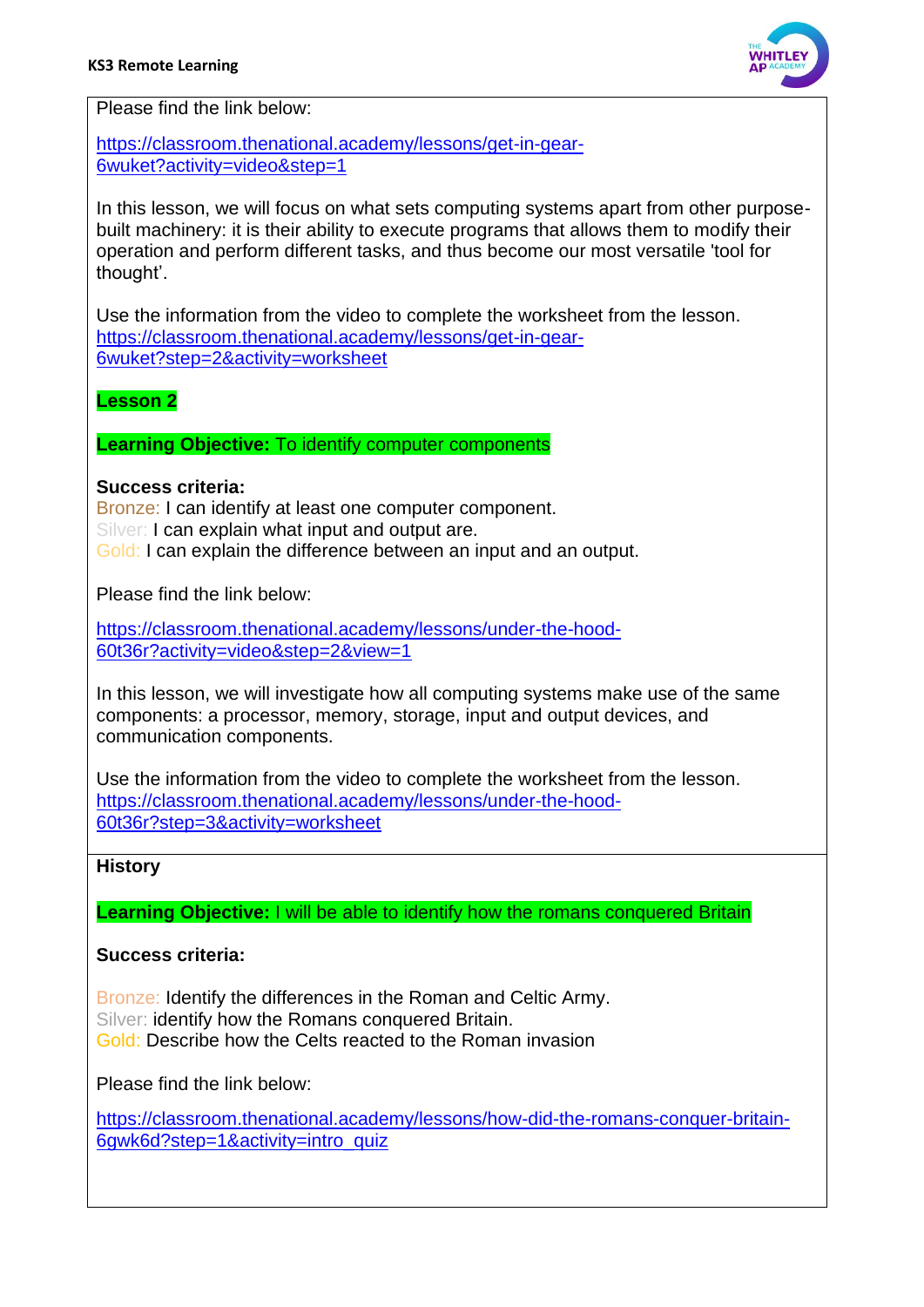

## **Creative Art**

**Learning Objective:** Understanding collage techniques

#### **Success Criteria:**

Bronze: 40% – 70% on the quiz. Silver: 70% - 90% on the quiz. Gold: 90%+ on the quiz.

In this lesson, we will explore the techniques of collage. We will learn about creating balance and using different collage techniques.

Please find the link below:

[https://classroom.thenational.academy/lessons/introduction-to-art-collage-techniques-](https://classroom.thenational.academy/lessons/introduction-to-art-collage-techniques-64vk2e)[64vk2e](https://classroom.thenational.academy/lessons/introduction-to-art-collage-techniques-64vk2e)

# **Design Technology**

**Learning Objective**: To understand materials and their uses in buildings.

#### **Success Criteria:**

Bronze: 40% – 70% on the quiz. Silver: 70% - 90% on the quiz. Gold: 90%+ on the quiz.

In this lesson we will investigate iconic designs

Please find the link below:

[The world of design \(thenational.academy\)](https://classroom.thenational.academy/lessons/the-world-of-design-60r34t)

To further your learning, you can also complete lesson four – Technical drawings. You are required to answer the four opening questions so you understand what level you are currently working towards, you will the need to watch the lesson and answer the questions in the quiz at the end of the video.

## **Food Technology**

Learning Objective: To understand different dietary needs

## **Success Criteria:**

Bronze: I understand what a dietary need is

Silver: I understand what a dietary need is and why people may have these Gold: I understand what a dietary need is, why people may have these and explore food options for different dietary needs

Watch the activity completing all the activities below:

[https://classroom.thenational.academy/lessons/dietary-variety-](https://classroom.thenational.academy/lessons/dietary-variety-70w3ed?activity=video&step=2&view=1)[70w3ed?activity=video&step=2&view=1](https://classroom.thenational.academy/lessons/dietary-variety-70w3ed?activity=video&step=2&view=1)